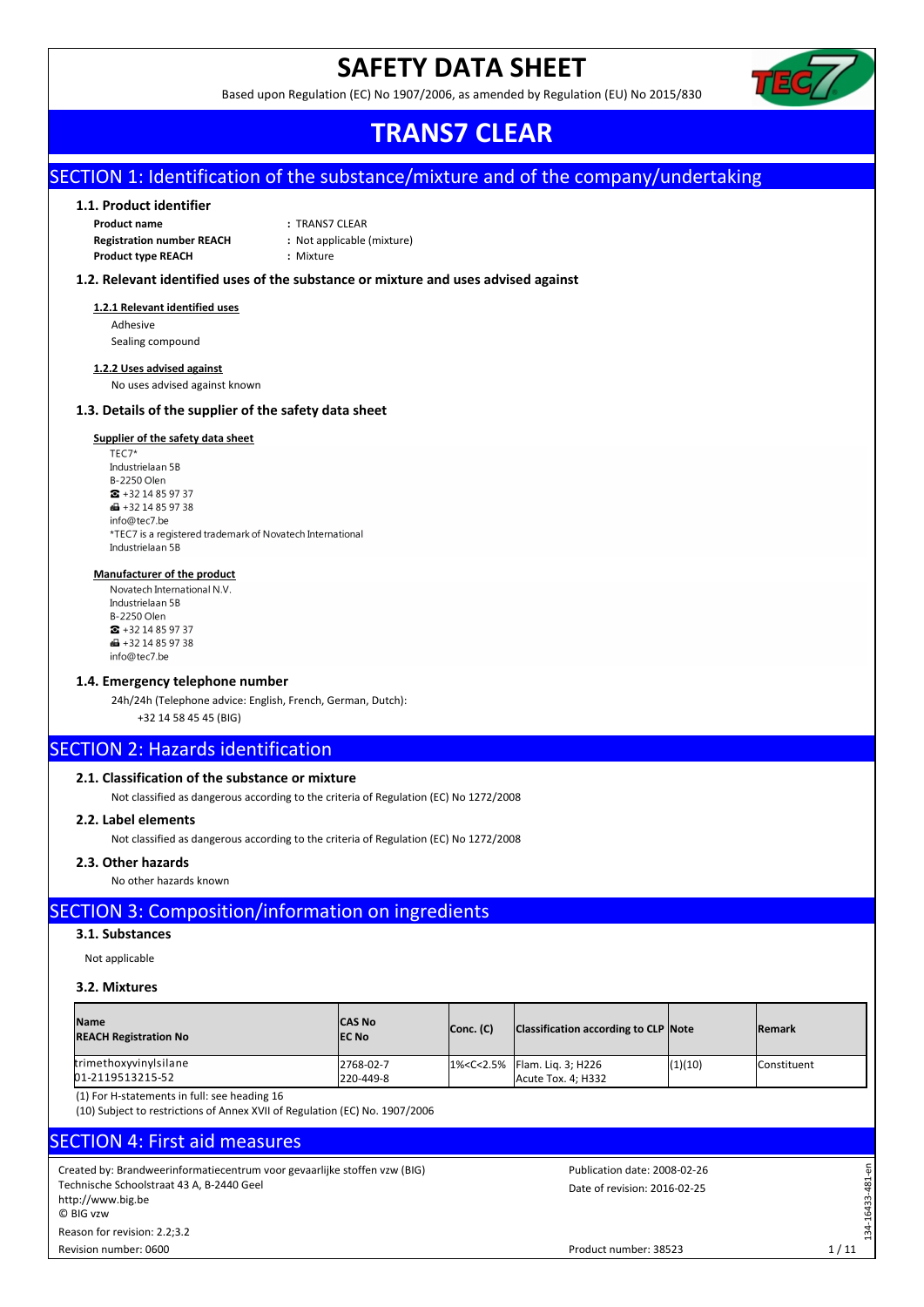### **4.1. Description of first aid measures**

### **General:**

If you feel unwell, seek medical advice.

### **After inhalation:**

Remove the victim into fresh air. Respiratory problems: consult a doctor/medical service.

### **After skin contact:**

Rinse with water. Soap may be used. Take victim to a doctor if irritation persists.

#### **After eye contact:**

Rinse with water. Take victim to an ophthalmologist if irritation persists.

#### **After ingestion:**

Rinse mouth with water. Consult a doctor/medical service if you feel unwell.

### **4.2. Most important symptoms and effects, both acute and delayed**

- **4.2.1 Acute symptoms**
	- **After inhalation:** No effects known. **After skin contact:** No effects known. **After eye contact:**

No effects known.

**After ingestion:**

#### No effects known. **4.2.2 Delayed symptoms**

No effects known.

### **4.3. Indication of any immediate medical attention and special treatment needed**

If applicable and available it will be listed below.

## SECTION 5: Firefighting measures

### **5.1. Extinguishing media**

- **5.1.1 Suitable extinguishing media:**
- Water spray. Alcohol-resistant foam. BC powder. Carbon dioxide.
- **5.1.2 Unsuitable extinguishing media:**

No unsuitable extinguishing media known.

### **5.2. Special hazards arising from the substance or mixture**

Upon combustion CO and CO2 are formed (carbon monoxide - carbon dioxide).

### **5.3. Advice for firefighters**

### **5.3.1 Instructions:**

- No specific fire-fighting instructions required.
- **5.3.2 Special protective equipment for fire-fighters:**

Gloves. Protective clothing. Heat/fire exposure: compressed air/oxygen apparatus.

## SECTION 6: Accidental release measures

### **6.1. Personal precautions, protective equipment and emergency procedures**

### No naked flames.

- **6.1.1 Protective equipment for non-emergency personnel** See heading 8.2
- **6.1.2 Protective equipment for emergency responders**

Gloves. Protective clothing.

Suitable protective clothing

See heading 8.2

### **6.2. Environmental precautions**

Contain leaking substance.

### **6.3. Methods and material for containment and cleaning up**

Scoop solid spill into closing containers. Clean contaminated surfaces with an excess of water. Wash clothing and equipment after handling.

### **6.4. Reference to other sections**

See heading 13.

### SECTION 7: Handling and storage

The information in this section is a general description. If applicable and available, exposure scenarios are attached in annex. Always use the relevant exposure scenarios that correspond to your identified use.

Reason for revision: 2.2;3.2

Date of revision: 2016-02-25 Publication date: 2008-02-26

Revision number: 0600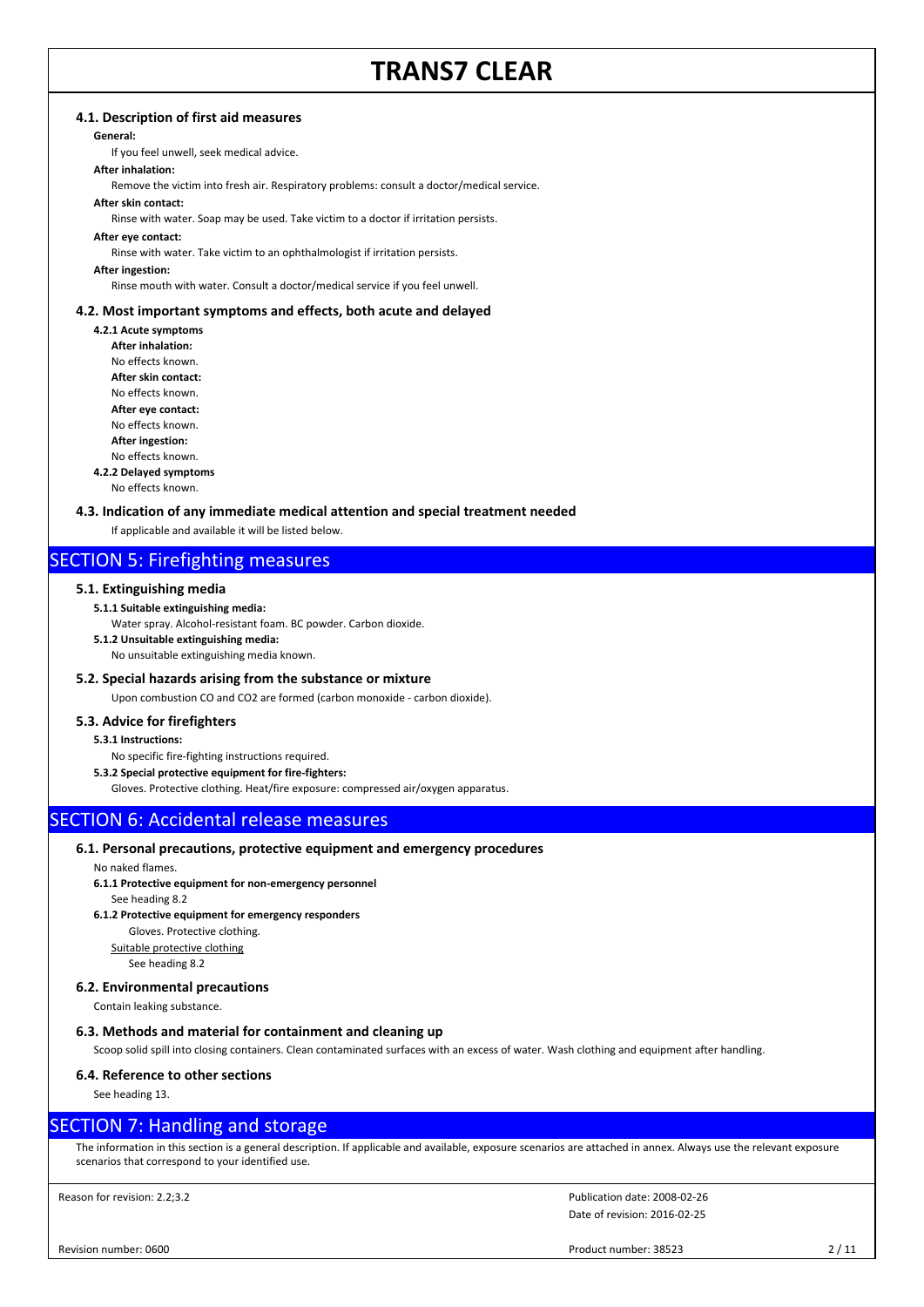### **7.1. Precautions for safe handling**

Keep away from naked flames/heat. Observe normal hygiene standards. Keep container tightly closed.

### **7.2. Conditions for safe storage, including any incompatibilities**

### **7.2.1 Safe storage requirements:**

Store in a cool area. Store in a dry area. Keep container in a well-ventilated place. Keep only in the original container. Keep container tightly closed. Meet the legal requirements.

### **7.2.2 Keep away from:**

Heat sources.

### **7.2.3 Suitable packaging material:**

No data available

### **7.2.4 Non suitable packaging material:**

No data available

### **7.3. Specific end use(s)**

If applicable and available, exposure scenarios are attached in annex. See information supplied by the manufacturer.

### SECTION 8: Exposure controls/personal protection

### **8.1. Control parameters**

#### **8.1.1 Occupational exposure**

a) Occupational exposure limit values

If limit values are applicable and available these will be listed below.

### b) National biological limit values

If limit values are applicable and available these will be listed below.

#### **8.1.2 Sampling methods**

If applicable and available it will be listed below.

### **8.1.3 Applicable limit values when using the substance or mixture as intended**

If limit values are applicable and available these will be listed below.

### **8.1.4 DNEL/PNEC values**

**DNEL/DMEL - Workers**

#### trimethoxyvinylsilane

| Effect level (DNEL/DMEL) | Type                                  | <b>Nalue</b>          | <b>IRemark</b> |
|--------------------------|---------------------------------------|-----------------------|----------------|
| DNEL                     | Long-term systemic effects inhalation | $14.9 \text{ mg/m}^3$ |                |
|                          | Long-term systemic effects dermal     | $0.69$ mg/kg bw/day   |                |
|                          |                                       |                       |                |

### **DNEL/DMEL - General population**

### trimethoxyvinylsilane

| Effect level (DNEL/DMEL) | Type                                  | <b>Value</b>               | <b>IRemark</b> |
|--------------------------|---------------------------------------|----------------------------|----------------|
| <b>DNEL</b>              | Long-term systemic effects inhalation | $1.04 \text{ mg/m}^3$      |                |
|                          | Acute systemic effects inhalation     | $93.4 \text{ mg/m}^3$ day  |                |
|                          | Acute systemic effects dermal         | $0.3 \text{ mg/kg}$ bw/day |                |
|                          | Acute systemic effects dermal         | $26.9$ mg/kg bw/day        |                |
|                          | Long-term systemic effects oral       | $0.3$ mg/kg bw/day         |                |

### **PNEC**

trimethoxyvinylsilane **Compartments Remark Remark Remark Propose 2014 Remark Remark Remark** Fresh water  $\sqrt{0.34 \text{ mg/l}}$ Marine water  $|0.034 \text{ mg/II}|$ Aqua (intermittent releases) 3.4 mg/l STP 210 mg/l Fresh water sediment 1.24 mg/kg sediment dw Marine water sediment 1.12 mg/kg sediment dw Soil 0.052 mg/kg soil dw

### **8.1.5 Control banding**

If applicable and available it will be listed below.

### **8.2. Exposure controls**

The information in this section is a general description. If applicable and available, exposure scenarios are attached in annex. Always use the relevant exposure scenarios that correspond to your identified use.

#### **8.2.1 Appropriate engineering controls**

Keep away from naked flames/heat. Carry operations in the open/under local exhaust/ventilation or with respiratory protection.

### **8.2.2 Individual protection measures, such as personal protective equipment**

Observe normal hygiene standards. Keep container tightly closed. Do not eat, drink or smoke during work.

### a) Respiratory protection:

Respiratory protection not required in normal conditions.

### b) Hand protection:

Gloves.

- materials (good resistance)

Reason for revision: 2.2;3.2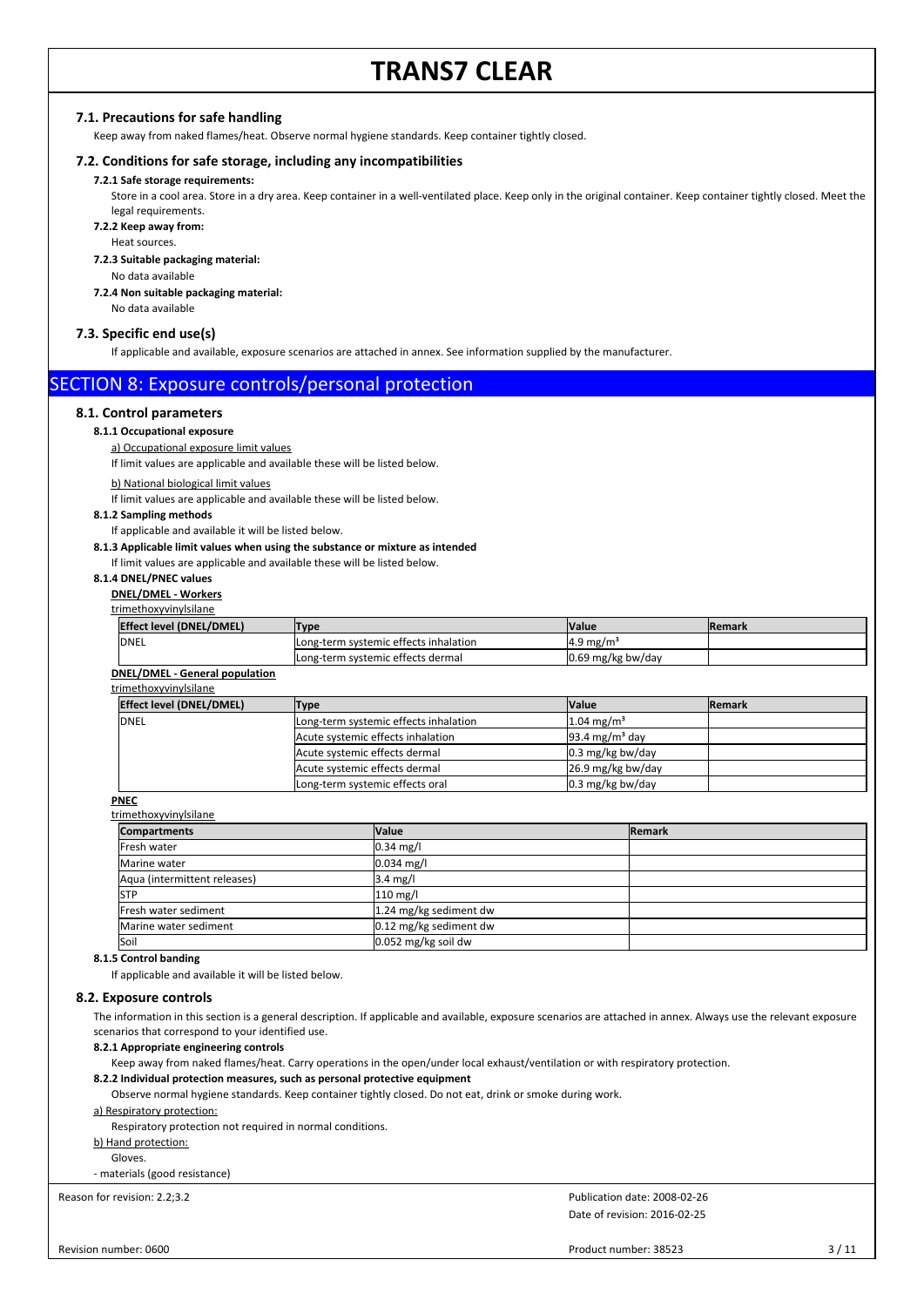Nitrile rubber, natural rubber, PVA.

c) Eye protection:

Eye protection not required in normal conditions.

d) Skin protection:

Protective clothing.

**8.2.3 Environmental exposure controls:** See headings 6.2, 6.3 and 13

# SECTION 9: Physical and chemical properties

## **9.1. Information on basic physical and chemical properties**

| Physical form               | Paste                                                  |
|-----------------------------|--------------------------------------------------------|
| Odour                       | Characteristic odour                                   |
| Odour threshold             | No data available                                      |
| Colour                      | Variable in colour, depending on the composition       |
| Particle size               | No data available                                      |
| <b>Explosion limits</b>     | No data available                                      |
| Flammability                | Non-flammable                                          |
| Log Kow                     | Not applicable (mixture)                               |
| Dynamic viscosity           | No data available                                      |
| Kinematic viscosity         | No data available                                      |
| Melting point               | No data available                                      |
| <b>Boiling point</b>        | No data available                                      |
| Flash point                 | No data available                                      |
| Evaporation rate            | No data available                                      |
| Relative vapour density     | Not applicable                                         |
| Vapour pressure             | No data available                                      |
| Solubility                  | water; insoluble                                       |
| Relative density            | 1.1:20 °C                                              |
| Decomposition temperature   | No data available                                      |
| Auto-ignition temperature   | No data available                                      |
| <b>Explosive properties</b> | No chemical group associated with explosive properties |
| Oxidising properties        | No chemical group associated with oxidising properties |
| lрН                         | No data available                                      |

**9.2. Other information**

Absolute density 1100 kg/m<sup>3</sup> ; 20 °C

## SECTION 10: Stability and reactivity

### **10.1. Reactivity**

No data available.

### **10.2. Chemical stability**

No data available.

### **10.3. Possibility of hazardous reactions** No data available.

### **10.4. Conditions to avoid**

Keep away from naked flames/heat.

### **10.5. Incompatible materials**

No data available.

### **10.6. Hazardous decomposition products**

Upon combustion CO and CO2 are formed (carbon monoxide - carbon dioxide).

## SECTION 11: Toxicological information

### **11.1. Information on toxicological effects**

**11.1.1 Test results**

### **Acute toxicity**

### TRANS7 CLEAR

No (test)data on the mixture available

Reason for revision: 2.2;3.2

Date of revision: 2016-02-25 Publication date: 2008-02-26

Revision number: 0600

Product number: 38523 4 / 11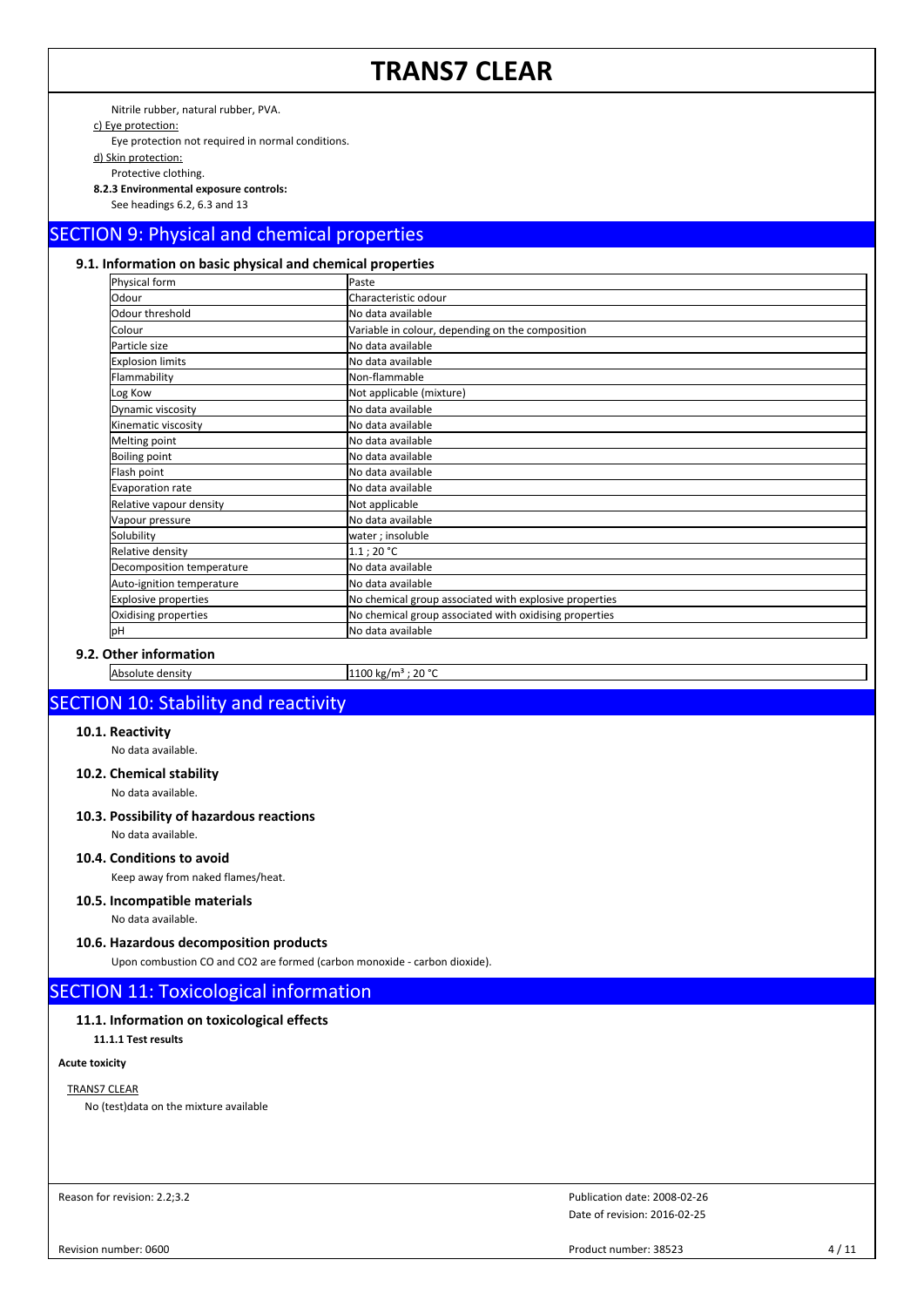### trimethoxyvinylsilane

| <b>Route of exposure</b> | <b>Parameter</b> | <b>Method</b>              | Value           | <b>Exposure time</b> | <b>Species</b>    | <b>Value</b><br><i>determination</i> | <b>Remark</b> |
|--------------------------|------------------|----------------------------|-----------------|----------------------|-------------------|--------------------------------------|---------------|
| lOral                    | LD50             | Equivalent to OECD<br>401  | 7120 mg/kg      |                      | Rat (male)        | Experimental value                   |               |
| Oral                     | LD50             | Equivalent to OECD<br>401  | $7236$ mg/kg bw |                      | Rat (female)      | Experimental value                   |               |
| Dermal                   | LD50             | Equivalent to OECD<br>402  | 3.36 ml/kg bw   | 124h                 | Rabbit (female)   | Experimental value                   |               |
| Dermal                   | LD50             | Equivalent to OECD<br>1402 | 4 mg/kg bw      | 24 week(s)           | Rat (male/female) | <b>QSAR</b>                          |               |
| Inhalation (vapours)     | ILC50            | Equivalent to OECD<br>1403 | $16.8$ mg/l     | l4h                  | Rat (male/female) | Experimental value                   |               |

Judgement is based on the relevant ingredients

### **Conclusion**

Not classified for acute toxicity

### **Corrosion/irritation**

### TRANS7 CLEAR

No (test)data on the mixture available

### trimethoxyvinylsilane

| Route of exposure Result |                       | lMethod         | <b>Exposure time</b> | Time point                 | <b>Species</b> | <b>Value</b>              | <b>IRemark</b> |
|--------------------------|-----------------------|-----------------|----------------------|----------------------------|----------------|---------------------------|----------------|
|                          |                       |                 |                      |                            |                | <b>Idetermination</b>     |                |
| Eve                      | <b>Not irritating</b> | <b>OECD 405</b> | 124 h                | 1: 24: 48: 72 hours Rabbit |                | <b>Experimental value</b> |                |
| <b>Skin</b>              | Not irritating        |                 | <b>24 h</b>          | 24: 48: 72 hours           | <b>Rabbit</b>  | <b>Experimental value</b> |                |

Judgement is based on the relevant ingredients

### **Conclusion**

Not classified as irritating to the skin

Not classified as irritating to the eyes

Not classified as irritating to the respiratory system

#### **Respiratory or skin sensitisation**

### TRANS7 CLEAR

No (test)data on the mixture available

### trimethoxyvinylsilane

| <b>Route of exposure Result</b> |                 | <b>Method</b> | <b>Exposure time</b> | <b>Observation time Species</b> |                    | <b>Value determination Remark</b> |  |
|---------------------------------|-----------------|---------------|----------------------|---------------------------------|--------------------|-----------------------------------|--|
|                                 |                 |               |                      | <b>lpoint</b>                   |                    |                                   |  |
| <b>Skin</b>                     | Not sensitizing | IOECD 406     |                      | <b>24: 48 hours</b>             | <b>IGuinea</b> pig | <b>Experimental value</b>         |  |
|                                 |                 |               |                      |                                 | (male/female)      |                                   |  |

Judgement is based on the relevant ingredients

### **Conclusion**

Not classified as sensitizing for skin

Not classified as sensitizing for inhalation

### **Specific target organ toxicity**

### TRANS7 CLEAR

No (test)data on the mixture available

### trimethoxyvinylsilane

| Route of exposure Parameter |               | <b>Method</b>     | <b>Value</b> | <b>Organ</b> | <b>Effect</b> | <b>Exposure time</b>                           | <b>Species</b> | <b>Value</b>         |
|-----------------------------|---------------|-------------------|--------------|--------------|---------------|------------------------------------------------|----------------|----------------------|
|                             |               |                   |              |              |               |                                                |                | <i>determination</i> |
| <b>Oral (stomach)</b>       | <b>ILOAEL</b> | IOECD 422         | 62.5 mg/kg   | Thymus       | Weight        | $6$ weeks (daily) - 8                          | Rat (female)   | <b>IExperimental</b> |
| tube)                       |               |                   | bw/day       |              | reduction     | weeks (daily)                                  |                | lvalue               |
| <b>Inhalation</b>           | <b>LOAEC</b>  | <b>Subchronic</b> | $100$ ppm    |              |               | Change in urine 14 weeks (6h/day, 5 Rat (male) |                | <b>IExperimental</b> |
| (vapours)                   |               | toxicity test     |              |              | composition   | days/week)                                     |                | Ivalue               |
| <b>Inhalation</b>           | <b>NOAEC</b>  | <b>Subchronic</b> | $10$ ppm     |              | No effect     | 14 weeks $(6h/day, 5$ Rat                      |                | Experimental         |
| (vapours)                   |               | toxicity test     |              |              |               | days/week)                                     | (male/female)  | <b>I</b> value       |

Judgement is based on the relevant ingredients

### **Conclusion**

Not classified for subchronic toxicity

### **Mutagenicity (in vitro)**

### TRANS7 CLEAR

No (test)data on the mixture available

| Reason for revision: 2.2;3.2 |  |  |  |
|------------------------------|--|--|--|
|------------------------------|--|--|--|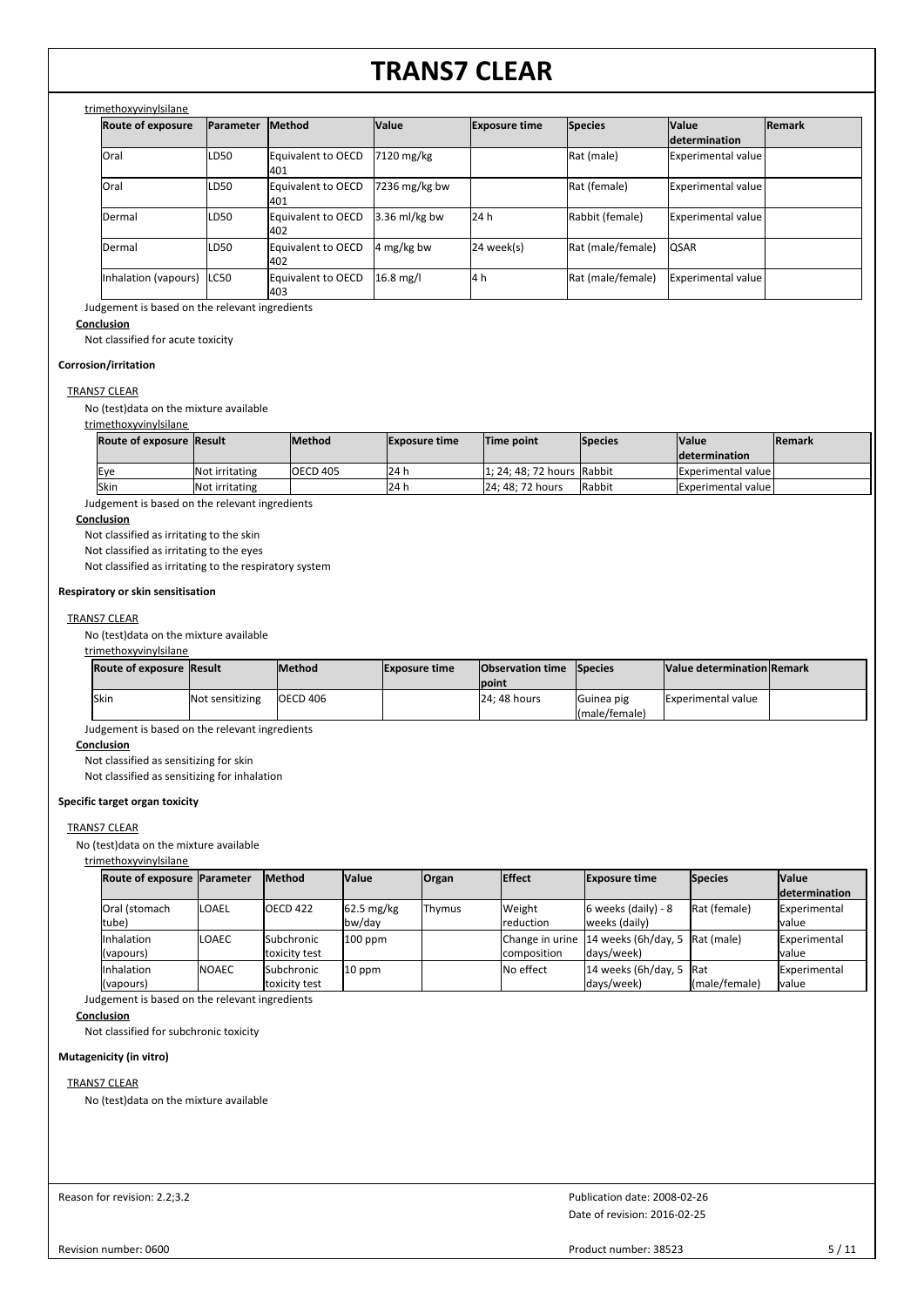### trimethoxyvinylsilane

| <b>Result</b>                | Method          | Test substrate                        | <b>Effect</b>                  | Value determination |  |  |  |  |
|------------------------------|-----------------|---------------------------------------|--------------------------------|---------------------|--|--|--|--|
| Positive with metabolic      | <b>OECD 473</b> | CHL/IU cells                          | <b>IChromosome aberrations</b> | Experimental value  |  |  |  |  |
| activation, positive without |                 |                                       |                                |                     |  |  |  |  |
| metabolic activation         |                 |                                       |                                |                     |  |  |  |  |
| Negative with metabolic      | <b>OECD 476</b> | Chinese hamster ovary (CHO) No effect |                                | Experimental value  |  |  |  |  |
| activation, negative without |                 |                                       |                                |                     |  |  |  |  |
| metabolic activation         |                 |                                       |                                |                     |  |  |  |  |
| Negative with metabolic      | <b>OECD 471</b> | Bacteria (S.typhimurium)              | <b>No effect</b>               | Experimental value  |  |  |  |  |
| activation, negative without |                 |                                       |                                |                     |  |  |  |  |
| metabolic activation         |                 |                                       |                                |                     |  |  |  |  |

### **Mutagenicity (in vivo)**

### TRANS7 CLEAR

No (test)data on the mixture available

### trimethoxyvinylsilane

| <b> Resul</b> เ | lMethod                                             | <b>IExposure time</b> | Tort.<br>substrate     | <b>Organ</b> | <b>Value</b><br>e determinatior |
|-----------------|-----------------------------------------------------|-----------------------|------------------------|--------------|---------------------------------|
| <b>Negative</b> | $\sim$<br>$\cap$<br>560/6<br><b>FPA</b><br>¬-83-∪∪⊥ |                       | (male/female)<br>Mouse | <b>Blood</b> | Experim<br>' value<br>eental    |

### **Carcinogenicity**

TRANS7 CLEAR

No (test)data on the mixture available

### **Reproductive toxicity**

### TRANS7 CLEAR

No (test)data on the mixture available

| trimethoxyvinylsilane  |                   |                             |                        |                              |              |               |              |                                      |
|------------------------|-------------------|-----------------------------|------------------------|------------------------------|--------------|---------------|--------------|--------------------------------------|
|                        | <b>Parameter</b>  | <b>Method</b>               | Value                  | <b>Exposure time Species</b> |              | <b>Effect</b> | <b>Organ</b> | <b>Value</b><br><b>determination</b> |
| Developmental toxicity | <b>INOAEL</b>     | <b>IEPA OTS</b><br>798.4350 | $100$ ppm              | 10 days<br>(6h/day)          | Rat (female) | No effect     |              | Experimental<br>lvalue               |
| Maternal toxicity      | <b>INOAEL</b>     | <b>IEPA OTS</b><br>798.4350 | 25 ppm                 | 10 days<br>(6h/day)          | Rat (female) | No effect     |              | Experimental<br>lvalue               |
| Effects on fertility   | <b>INOAEL (P)</b> | <b>OECD 422</b>             | $1000$ mg/kg<br>bw/day | 8 week(s)                    | Rat (male)   | No effect     |              | Experimental<br>lvalue               |
|                        | NOAEL (P)         | <b>OECD 422</b>             | 250                    | 6 week(s)                    | Rat (female) | No effect     |              | Experimental<br>lvalue               |

Judgement is based on the relevant ingredients

### **Conclusion CMR**

Not classified for carcinogenicity

Not classified for mutagenic or genotoxic toxicity

Not classified for reprotoxic or developmental toxicity

### **Toxicity other effects**

TRANS7 CLEAR

No (test)data on the mixture available

### **Chronic effects from short and long-term exposure**

### TRANS7 CLEAR

No effects known.

## SECTION 12: Ecological information

### **12.1. Toxicity**

TRANS7 CLEAR No (test)data on the mixture available

Reason for revision: 2.2;3.2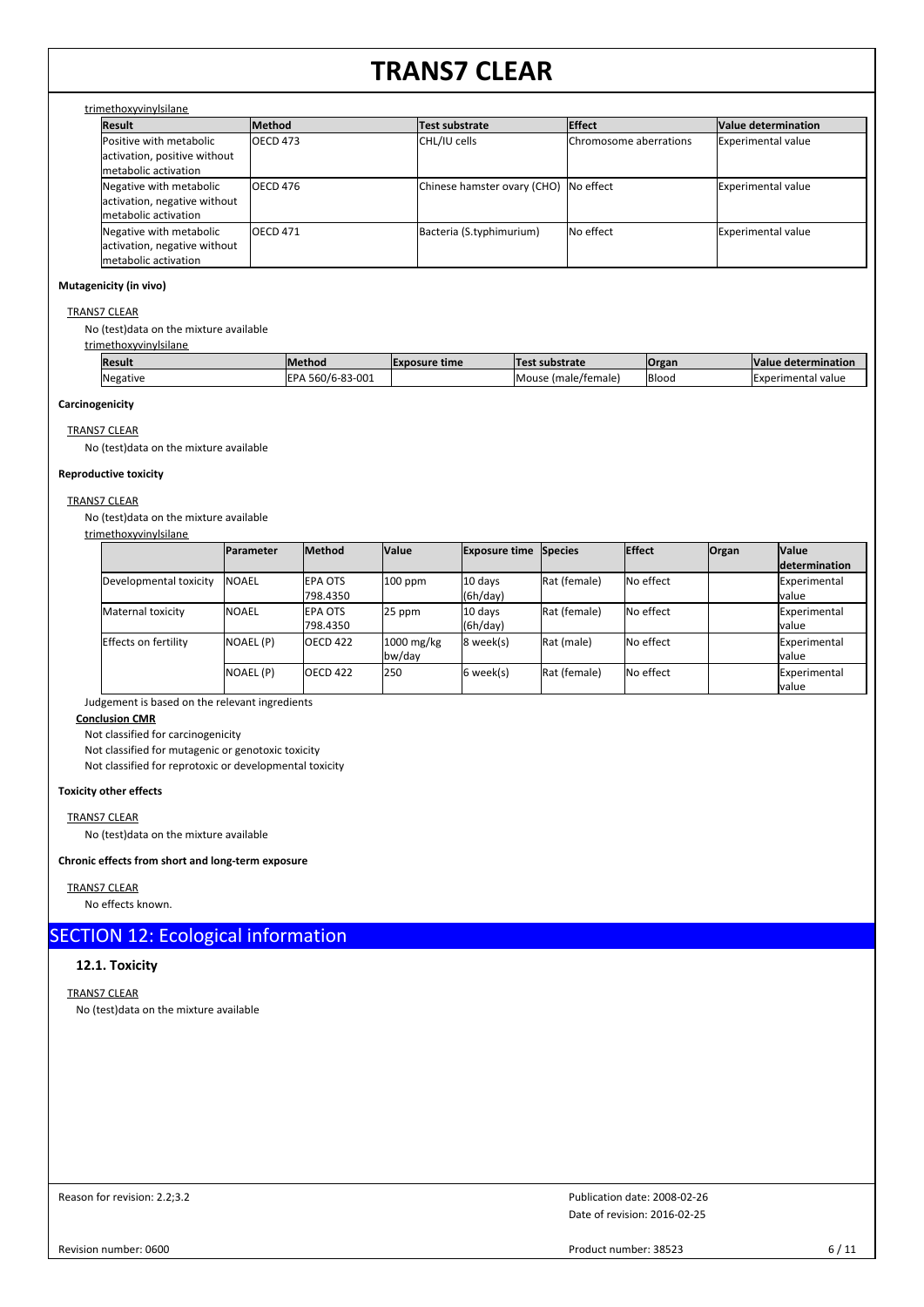### trimethoxyvinylsilane

|                                                          | Parameter   | Method                  | Value                | <b>Duration</b> | <b>Species</b>                                                | Test design               | Fresh/salt<br><b>water</b> | Value determination                             |
|----------------------------------------------------------|-------------|-------------------------|----------------------|-----------------|---------------------------------------------------------------|---------------------------|----------------------------|-------------------------------------------------|
| Acute toxicity fishes                                    | <b>LC50</b> |                         | $191 \text{ mg/l}$   | 96 h            | Oncorhynchus<br>mykiss                                        |                           | <b>IFresh water</b>        | Experimental value;<br>Nominal<br>concentration |
| Acute toxicity invertebrates                             | <b>EC50</b> | <b>EU Method</b><br>C.2 | $168.7 \text{ mg/l}$ | 48 h            | Daphnia magna                                                 | Static system Fresh water |                            | Experimental value;<br>lglp                     |
| Toxicity algae and other aquatic EC50<br><b>I</b> plants |             | EPA 67014-<br>73-0      | $210$ mg/l           | day(s)          | Pseudokirchnerie Static system Fresh water<br>lla subcapitata |                           |                            | Experimental value;<br>Nominal<br>concentration |
| Long-term toxicity fish                                  |             |                         |                      |                 |                                                               |                           |                            | Data waiving                                    |
| Long-term toxicity aquatic<br>linvertebrates             |             |                         |                      |                 |                                                               |                           |                            | Data waiving                                    |

Judgement is based on the relevant ingredients

#### **Conclusion**

Not classified as dangerous for the environment according to the criteria of Regulation (EC) No 1272/2008

### **12.2. Persistence and degradability**

trimethoxyvinylsilane

### **Biodegradation water**

| <b>Method</b>                                     | <b>Value</b>      | <b>Duration</b>            | Value determination       |  |  |
|---------------------------------------------------|-------------------|----------------------------|---------------------------|--|--|
| OECD 301F: Manometric Respirometry Test 51 %; GLP |                   | $ 28 \text{ day}(s) $      | <b>Experimental value</b> |  |  |
| Phototransformation air (DT50 air)                |                   |                            |                           |  |  |
| <b>Method</b>                                     | <b>Value</b>      | <b>Conc. OH-radicals</b>   | Value determination       |  |  |
|                                                   | $0.56$ day(s)     | 500000 /cm <sup>3</sup>    | Calculated value          |  |  |
| Half-life water (t1/2 water)                      |                   |                            |                           |  |  |
| <b>Method</b>                                     | <b>Value</b>      | Primary                    | Value determination       |  |  |
|                                                   |                   | degradation/mineralisation |                           |  |  |
| OECD 111: Hydrolysis as a function of pH          | $< 2.4 h; pH = 7$ | Primary degradation        | Weight of evidence        |  |  |

### **Conclusion**

Contains non readily biodegradable component(s)

### **12.3. Bioaccumulative potential**

### TRANS7 CLEAR

**Log Kow**

| Method | <b>Remark</b>                     | <b>Value</b> | nperature | determination<br>Value |
|--------|-----------------------------------|--------------|-----------|------------------------|
|        | : (mixture<br>applicable.<br>INO. |              |           |                        |

### trimethoxyvinylsilane

**BCF other aquatic organisms**

| Parameter     | <b>Method</b> |               | <b>Value</b> | <b>IDuration</b> | <b>Species</b> |                    | Value determination |
|---------------|---------------|---------------|--------------|------------------|----------------|--------------------|---------------------|
|               |               |               |              |                  |                |                    | Data waiving        |
| Log Kow       |               |               |              |                  |                |                    |                     |
| <b>Method</b> |               | <b>Remark</b> |              | <b>Value</b>     |                | <b>Temperature</b> | Value determination |
| <b>KOWWIN</b> |               | Calculated    |              |                  |                | 20 °C              | <b>QSAR</b>         |

**Conclusion**

Does not contain bioaccumulative component(s)

### **12.4. Mobility in soil**

trimethoxyvinylsilane

| (log) Koc                           |               |                    |                |              |                        |
|-------------------------------------|---------------|--------------------|----------------|--------------|------------------------|
| <b>Parameter</b>                    |               | <b>Method</b>      |                | <b>Value</b> | Value determination    |
|                                     |               |                    |                |              | Data waiving           |
| Volatility (Henry's Law constant H) |               |                    |                |              |                        |
| <b>Value</b>                        | <b>Method</b> | <b>Temperature</b> | <b>IRemark</b> |              | Value determination    |
| 8.72E-5 atm m <sup>3</sup> /mol     |               | 25 °C              |                |              | <b>Estimated value</b> |

### **Conclusion**

No (test)data on mobility of the components available

### **12.5. Results of PBT and vPvB assessment**

Does not contain component(s) that meet(s) the criteria of PBT and/or vPvB as listed in Annex XIII of Regulation (EC) No 1907/2006.

### **12.6. Other adverse effects**

#### TRANS7 CLEAR

**Global warming potential (GWP)**

Reason for revision: 2.2;3.2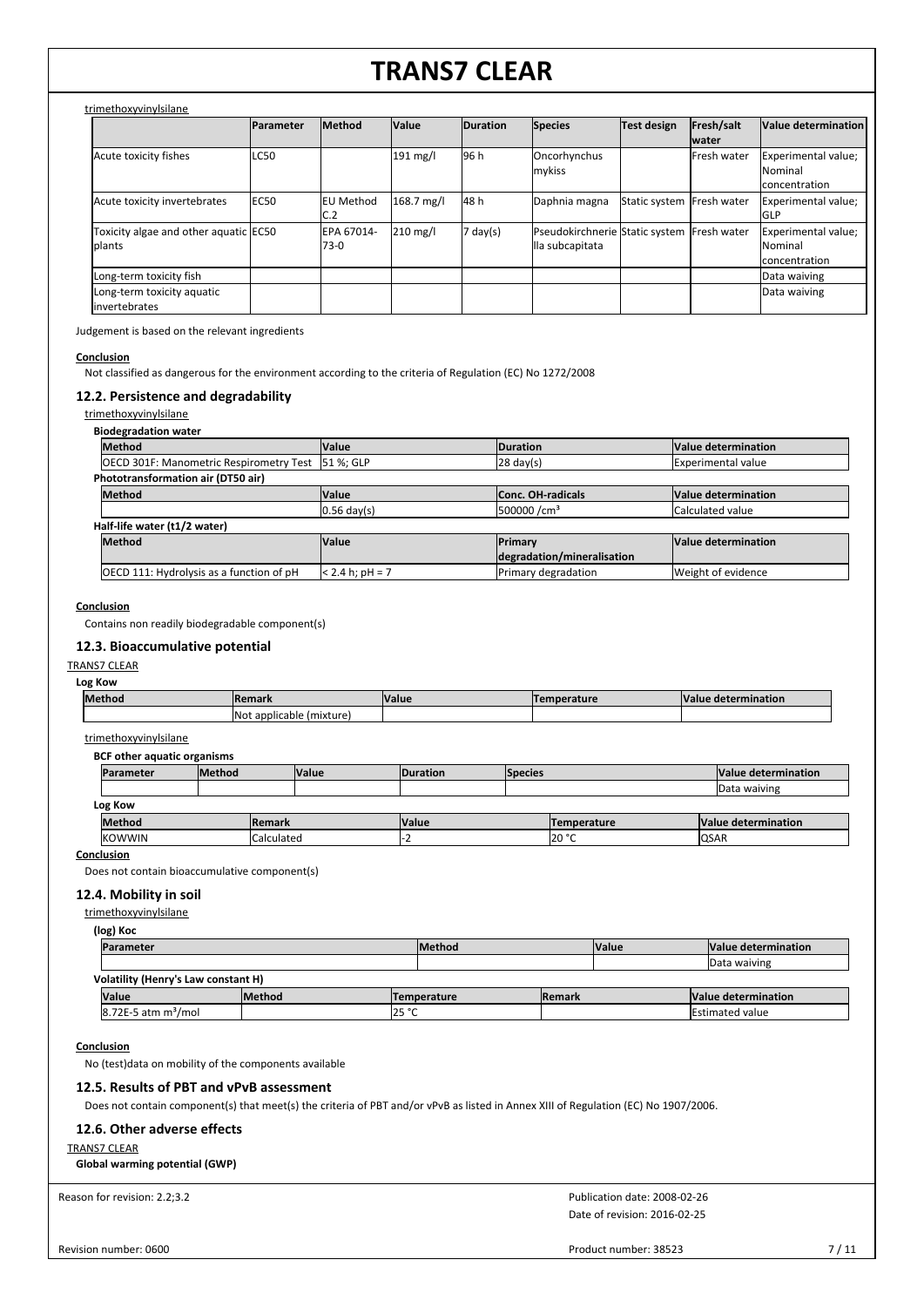None of the known components is included in the list of fluorinated greenhouse gases (Regulation (EU) No 517/2014)

### **Ozone-depleting potential (ODP)**

Not classified as dangerous for the ozone layer (Regulation (EC) No 1005/2009)

### SECTION 13: Disposal considerations

The information in this section is a general description. If applicable and available, exposure scenarios are attached in annex. Always use the relevant exposure scenarios that correspond to your identified use.

### **13.1. Waste treatment methods**

### **13.1.1 Provisions relating to waste**

Can be considered as non-hazardous waste according to Regulation (EU) No 1357/2014.

Waste material code (Directive 2008/98/EC, Decision 2000/0532/EC).

08 04 10 (wastes from MFSU of adhesives and sealants (including waterproofing products): waste adhesives and sealants other than those mentioned in 08 04 09). Depending on branch of industry and production process, also other waste codes may be applicable.

### **13.1.2 Disposal methods**

Remove to a household waste incinerator with energy recovery. Remove waste in accordance with local and/or national regulations. Dispose of the small quantities as household waste. Do not discharge into drains or the environment.

#### **13.1.3 Packaging/Container**

Waste material code packaging (Directive 2008/98/EC).

- 15 01 01 (paper and cardboard packaging).
- 15 01 02 (plastic packaging).

## SECTION 14: Transport information

### **Road (ADR)**

| 14.1. UN number                          |                              |      |
|------------------------------------------|------------------------------|------|
| Transport                                | Not subject                  |      |
| 14.2. UN proper shipping name            |                              |      |
| 14.3. Transport hazard class(es)         |                              |      |
| Hazard identification number             |                              |      |
| Class                                    |                              |      |
| Classification code                      |                              |      |
| 14.4. Packing group                      |                              |      |
| Packing group                            |                              |      |
| Labels                                   |                              |      |
| 14.5. Environmental hazards              |                              |      |
| Environmentally hazardous substance mark | no                           |      |
| 14.6. Special precautions for user       |                              |      |
| Special provisions                       |                              |      |
| Limited quantities                       |                              |      |
|                                          |                              |      |
| Rail (RID)                               |                              |      |
| 14.1. UN number                          |                              |      |
| Transport                                | Not subject                  |      |
| 14.2. UN proper shipping name            |                              |      |
| 14.3. Transport hazard class(es)         |                              |      |
| Hazard identification number             |                              |      |
| Class                                    |                              |      |
| Classification code                      |                              |      |
| 14.4. Packing group                      |                              |      |
| Packing group                            |                              |      |
| Labels                                   |                              |      |
| 14.5. Environmental hazards              |                              |      |
| Environmentally hazardous substance mark | no                           |      |
| 14.6. Special precautions for user       |                              |      |
| Special provisions                       |                              |      |
| Limited quantities                       |                              |      |
| <b>Inland waterways (ADN)</b>            |                              |      |
| 14.1. UN number                          |                              |      |
| Transport                                | Not subject                  |      |
| 14.2. UN proper shipping name            |                              |      |
| 14.3. Transport hazard class(es)         |                              |      |
| <b>Class</b>                             |                              |      |
| Classification code                      |                              |      |
| 14.4. Packing group                      |                              |      |
| Packing group                            |                              |      |
| Labels                                   |                              |      |
| 14.5. Environmental hazards              |                              |      |
| Reason for revision: 2.2;3.2             | Publication date: 2008-02-26 |      |
|                                          | Date of revision: 2016-02-25 |      |
|                                          |                              |      |
| Revision number: 0600                    | Product number: 38523        | 8/11 |
|                                          |                              |      |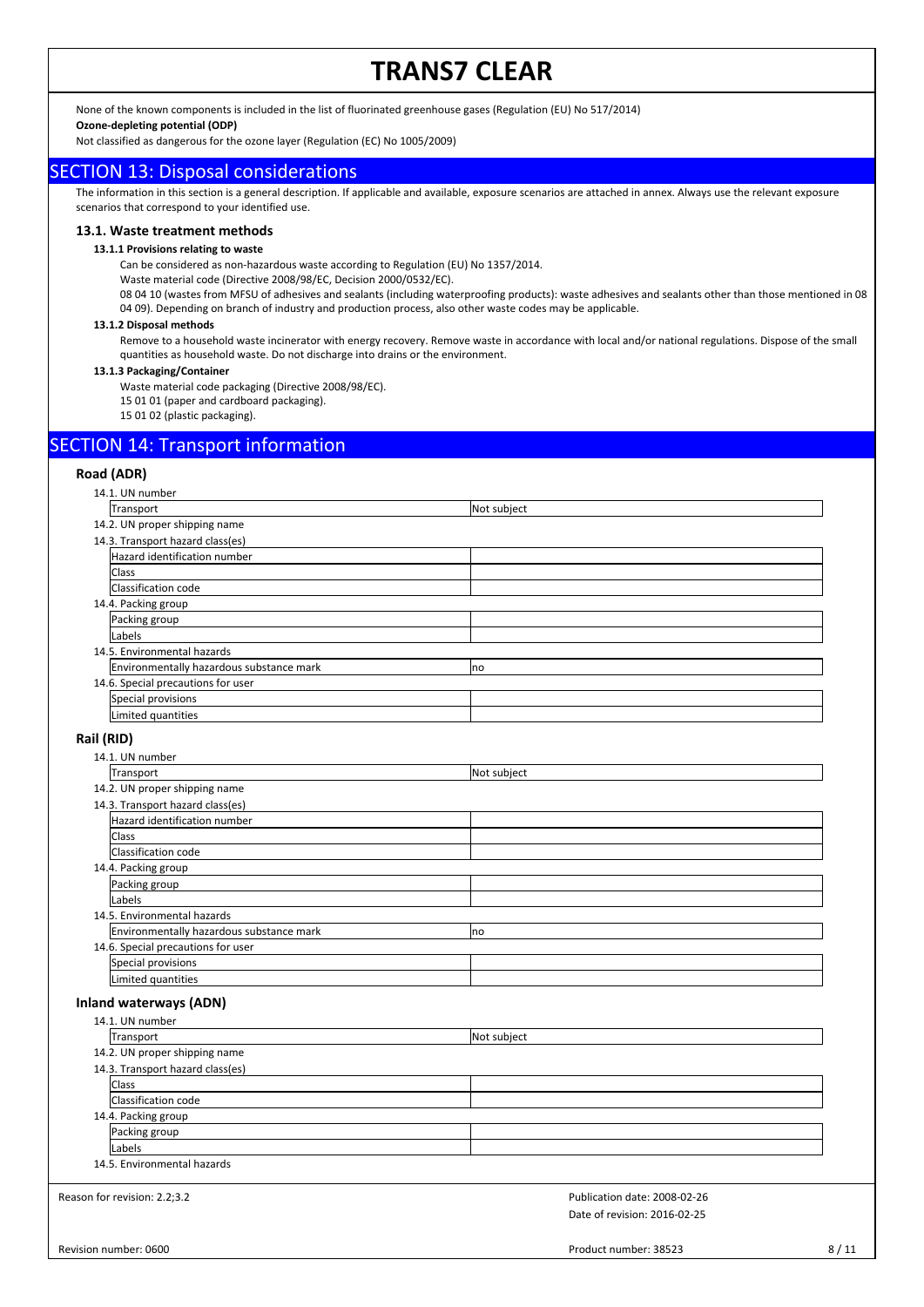| Environmentally hazardous substance mark                                 | no          |  |
|--------------------------------------------------------------------------|-------------|--|
| 14.6. Special precautions for user                                       |             |  |
| Special provisions                                                       |             |  |
| Limited quantities                                                       |             |  |
| Sea (IMDG/IMSBC)                                                         |             |  |
| 14.1. UN number                                                          |             |  |
| Transport                                                                | Not subject |  |
| 14.2. UN proper shipping name                                            |             |  |
|                                                                          |             |  |
| 14.3. Transport hazard class(es)<br>Class                                |             |  |
| 14.4. Packing group                                                      |             |  |
| Packing group                                                            |             |  |
| Labels                                                                   |             |  |
|                                                                          |             |  |
| 14.5. Environmental hazards                                              |             |  |
| Marine pollutant                                                         |             |  |
| Environmentally hazardous substance mark                                 | no          |  |
| 14.6. Special precautions for user                                       |             |  |
| Special provisions                                                       |             |  |
| Limited quantities                                                       |             |  |
| 14.7. Transport in bulk according to Annex II of Marpol and the IBC Code |             |  |
| Annex II of MARPOL 73/78                                                 |             |  |
| Air (ICAO-TI/IATA-DGR)                                                   |             |  |
| 14.1. UN number                                                          |             |  |
| Transport                                                                | Not subject |  |
| 14.2. UN proper shipping name                                            |             |  |
| 14.3. Transport hazard class(es)                                         |             |  |
| Class                                                                    |             |  |
| 14.4. Packing group                                                      |             |  |
| Packing group                                                            |             |  |
| Labels                                                                   |             |  |
| 14.5. Environmental hazards                                              |             |  |
| Environmentally hazardous substance mark                                 | no          |  |
| 14.6. Special precautions for user                                       |             |  |
| Special provisions                                                       |             |  |
| Passenger and cargo transport: limited quantities: maximum net quantity  |             |  |
| per packaging                                                            |             |  |
|                                                                          |             |  |

SECTION 15: Regulatory information<br>| 15.1. Safety, health and environmental regulations/legislation specific for the substance or mixture

### **European legislation:**

REACH Annex XVII - Restriction

Contains component(s) subject to restrictions of Annex XVII of Regulation (EC) No 1907/2006: restrictions on the manufacture, placing on the market and use of certain dangerous substances, mixtures and articles.

|                              | Designation of the substance, of the group of<br>Isubstances or of the mixture                                                                                                                                                                                                                                                                                                                                                                                                                                                                                                                    | Conditions of restriction                                                                                                                                                                                                                                                                                                                                                                                                                                                                                                                                                                                                                                                                                                                                                                                                                                                                                                                                                                                                                                                                                                                                                                                                                                                                                                                                                                                                                                                                                                                                                                                                                                                                                                                                                                                                                                                                                                                                                                                                                                                                         |
|------------------------------|---------------------------------------------------------------------------------------------------------------------------------------------------------------------------------------------------------------------------------------------------------------------------------------------------------------------------------------------------------------------------------------------------------------------------------------------------------------------------------------------------------------------------------------------------------------------------------------------------|---------------------------------------------------------------------------------------------------------------------------------------------------------------------------------------------------------------------------------------------------------------------------------------------------------------------------------------------------------------------------------------------------------------------------------------------------------------------------------------------------------------------------------------------------------------------------------------------------------------------------------------------------------------------------------------------------------------------------------------------------------------------------------------------------------------------------------------------------------------------------------------------------------------------------------------------------------------------------------------------------------------------------------------------------------------------------------------------------------------------------------------------------------------------------------------------------------------------------------------------------------------------------------------------------------------------------------------------------------------------------------------------------------------------------------------------------------------------------------------------------------------------------------------------------------------------------------------------------------------------------------------------------------------------------------------------------------------------------------------------------------------------------------------------------------------------------------------------------------------------------------------------------------------------------------------------------------------------------------------------------------------------------------------------------------------------------------------------------|
| trimethoxyvinylsilane        | Liquid substances or mixtures which are<br>regarded as dangerous in accordance with<br>Directive 1999/45/EC or are fulfilling the<br>criteria for any of the following hazard classes<br>or categories set out in Annex I to Regulation<br>(EC) No 1272/2008:<br>(a) hazard classes 2.1 to 2.4, 2.6 and 2.7, 2.8<br>and 2, 2.14 categories 1 and 2, 2.15 types A to<br>$(b)$ hazard classes 3.1 to 3.6, 3.7 adverse<br>effects on sexual function and fertility or on<br>development, 3.8 effects other than narcotic<br>effects, 3.9 and 3.10;<br>(c) hazard class 4.1;<br>(d) hazard class 5.1. | 1. Shall not be used in:<br>- ornamental articles intended to produce light or colour effects by means of different<br>phases, for example in ornamental lamps and ashtrays,<br>- tricks and jokes,<br>- games for one or more participants, or any article intended to be used as such, even with<br>ornamental aspects, 2. Articles not complying with paragraph 1 shall not be placed on the<br>market.3. Shall not be placed on the market if they contain a colouring agent, unless<br>types A and B, 2.9, 2.10, 2.12, 2.13 categories 1 required for fiscal reasons, or perfume, or both, if they:<br>- can be used as fuel in decorative oil lamps for supply to the general public, and,<br>- present an aspiration hazard and are labelled with R65 or H304,4. Decorative oil lamps for<br>supply to the general public shall not be placed on the market unless they conform to the<br>European Standard on Decorative oil lamps (EN 14059) adopted by the European Committee<br>for Standardisation (CEN).5. Without prejudice to the implementation of other Community<br>provisions relating to the classification, packaging and labelling of dangerous substances and<br>mixtures, suppliers shall ensure, before the placing on the market, that the following<br>requirements are met:<br>a) lamp oils, labelled with R65 or H304, intended for supply to the general public are visibly,<br>legibly and indelibly marked as follows: "Keep lamps filled with this liquid out of the reach of<br>children"; and, by 1 December 2010, "Just a sip of lamp oil $-$ or even sucking the wick of<br>lamps - may lead to life-threatening lung damage";<br>b) grill lighter fluids, labelled with R65 or H304, intended for supply to the general public are<br>legibly and indelibly marked by 1 December 2010 as follows: "Just a sip of grill lighter may<br>lead to life threatening lung damage";<br>c) lamp oils and grill lighters, labelled with R65 or H304, intended for supply to the general<br>public are packaged in black opaque containers not exceeding 1 litre by 1 |
| Reason for revision: 2.2;3.2 |                                                                                                                                                                                                                                                                                                                                                                                                                                                                                                                                                                                                   | Publication date: 2008-02-26                                                                                                                                                                                                                                                                                                                                                                                                                                                                                                                                                                                                                                                                                                                                                                                                                                                                                                                                                                                                                                                                                                                                                                                                                                                                                                                                                                                                                                                                                                                                                                                                                                                                                                                                                                                                                                                                                                                                                                                                                                                                      |

Revision number: 0600

Date of revision: 2016-02-25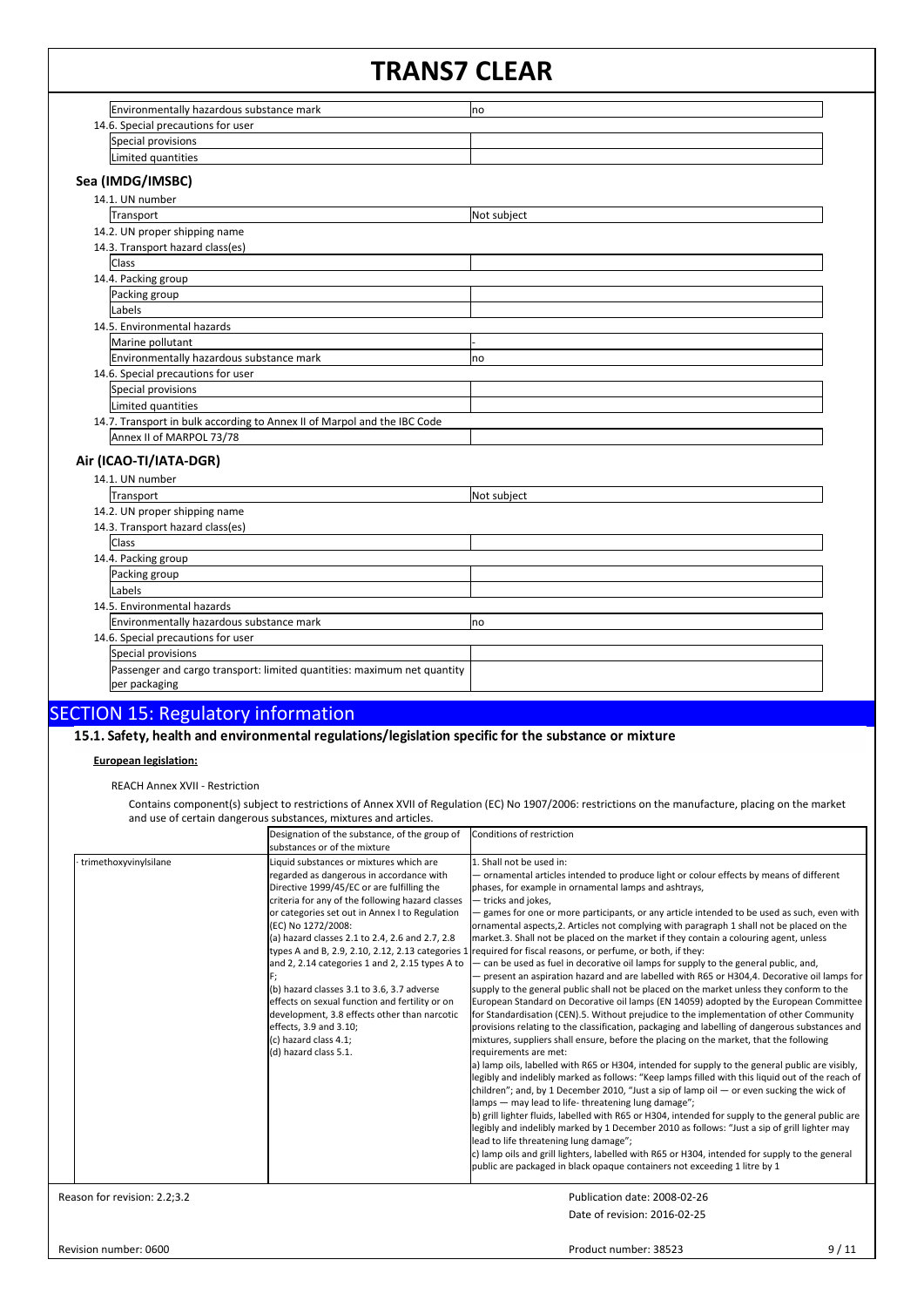|                       |                                                                                                                                                                                                                                                                                                          | December 2010.6. No later than 1 June 2014, the Commission shall request the European<br>Chemicals Agency to prepare a dossier, in accordance with Article 69 of the present<br>Regulation with a view to ban, if appropriate, grill lighter fluids and fuel for decorative lamps,<br>labelled R65 or H304, intended for supply to the general public.7. Natural or legal persons<br>placing on the market for the first time lamp oils and grill lighter fluids, labelled with R65 or<br>H304, shall by 1 December 2011, and annually thereafter, provide data on alternatives to<br>lamp oils and grill lighter fluids labelled R65 or H304 to the competent authority in the<br>Member State concerned. Member States shall make those data available to the<br>Commission.'                                                                                                                                                                                                                                                                                                                                                                                                                                                                               |
|-----------------------|----------------------------------------------------------------------------------------------------------------------------------------------------------------------------------------------------------------------------------------------------------------------------------------------------------|---------------------------------------------------------------------------------------------------------------------------------------------------------------------------------------------------------------------------------------------------------------------------------------------------------------------------------------------------------------------------------------------------------------------------------------------------------------------------------------------------------------------------------------------------------------------------------------------------------------------------------------------------------------------------------------------------------------------------------------------------------------------------------------------------------------------------------------------------------------------------------------------------------------------------------------------------------------------------------------------------------------------------------------------------------------------------------------------------------------------------------------------------------------------------------------------------------------------------------------------------------------|
| trimethoxyvinylsilane | Substances classified as flammable gases<br>2 or 3, flammable solids category 1 or 2,<br>water, emit flammable gases, category 1, 2 or<br>3, pyrophoric liquids category 1 or pyrophoric<br>solids category 1, regardless of whether they<br>appear in Part 3 of Annex VI to that Regulation<br>lor not. | 1. Shall not be used, as substance or as mixtures in aerosol dispensers where these aerosol<br>category 1 or 2, flammable liquids categories 1, dispensers are intended for supply to the general public for entertainment and decorative<br>purposes such as the following:<br>substances and mixtures which, in contact with — metallic glitter intended mainly for decoration,<br>artificial snow and frost,<br>- "whoopee" cushions,<br>- silly string aerosols,<br>- imitation excrement.<br>- horns for parties,<br>- decorative flakes and foams.<br>- artificial cobwebs,<br>- stink bombs.2. Without prejudice to the application of other Community provisions on the<br>classification, packaging and labelling of substances, suppliers shall ensure before the placing<br>on the market that the packaging of aerosol dispensers referred to above is marked visibly,<br>legibly and indelibly with:<br>"For professional users only".3. By way of derogation, paragraphs 1 and 2 shall not apply to<br>the aerosol dispensers referred to Article 8 (1a) of Council Directive 75/324/EEC.4. The<br>aerosol dispensers referred to in paragraphs 1 and 2 shall not be placed on the market unless<br>they conform to the requirements indicated. |

### **National legislation The Netherlands**

| TRANS7 CLEAR              |                                         |
|---------------------------|-----------------------------------------|
| Waste identification (the | LWCA (the Netherlands): KGA category 05 |
| Netherlands)              |                                         |
| Waterbezwaarlijkheid      | 11                                      |

### **National legislation Germany**

| TRANS7 CLEAR          |                                                                                                                       |
|-----------------------|-----------------------------------------------------------------------------------------------------------------------|
| <b>WGK</b>            | 1; Classification water polluting based on the components in compliance with Verwaltungsvorschrift wassergefährdender |
|                       | Stoffe (VwVwS) of 27 July 2005 (Anhang 4)                                                                             |
| trimethoxyvinylsilane |                                                                                                                       |
| TA-Luft               | l5.2.5                                                                                                                |

### **National legislation France**

TRANS7 CLEAR

No data available

### **National legislation Belgium**

TRANS7 CLEAR No data available

### **Other relevant data**

TRANS7 CLEAR No data available

### **15.2. Chemical safety assessment**

No chemical safety assessment is required.

## SECTION 16: Other information

**Full text of any H-statements referred to under headings 2 and 3:**

H226 Flammable liquid and vapour.

H332 Harmful if inhaled.

(\*) = INTERNAL CLASSIFICATION BY BIG

PBT-substances = persistent, bioaccumulative and toxic substances

CLP (EU-GHS) Classification, labelling and packaging (Globally Harmonised System in Europe)

The information in this safety data sheet is based on data and samples provided to BIG. The sheet was written to the best of our ability and according to the state of knowledge at that time. The safety data sheet only constitutes a guideline for the safe handling, use, consumption, storage, transport and disposal of the substances/preparations/mixtures mentioned under point 1. New safety data sheets are written from time to time. Only the most recent versions may be used. Old versions must be destroyed. Unless indicated otherwise word for word on the safety data sheet, the information does not apply to substances/preparations/mixtures in purer form, mixed with other substances or in processes. The safety data sheet offers no quality specification for the substances/preparations/mixtures in question. Compliance with the instructions in this safety data sheet does not release the user from the obligation to take all measures dictated by common sense, regulations and recommendations or which are necessary and/or useful based on the real applicable circumstances. BIG does not guarantee the accuracy or exhaustiveness of the information provided and cannot be held liable for any changes by third parties. This safety data sheet is only to be used within the European Union, Switzerland, Iceland, Norway and Liechtenstein. Any use outside of this area is at your own

Reason for revision: 2.2;3.2